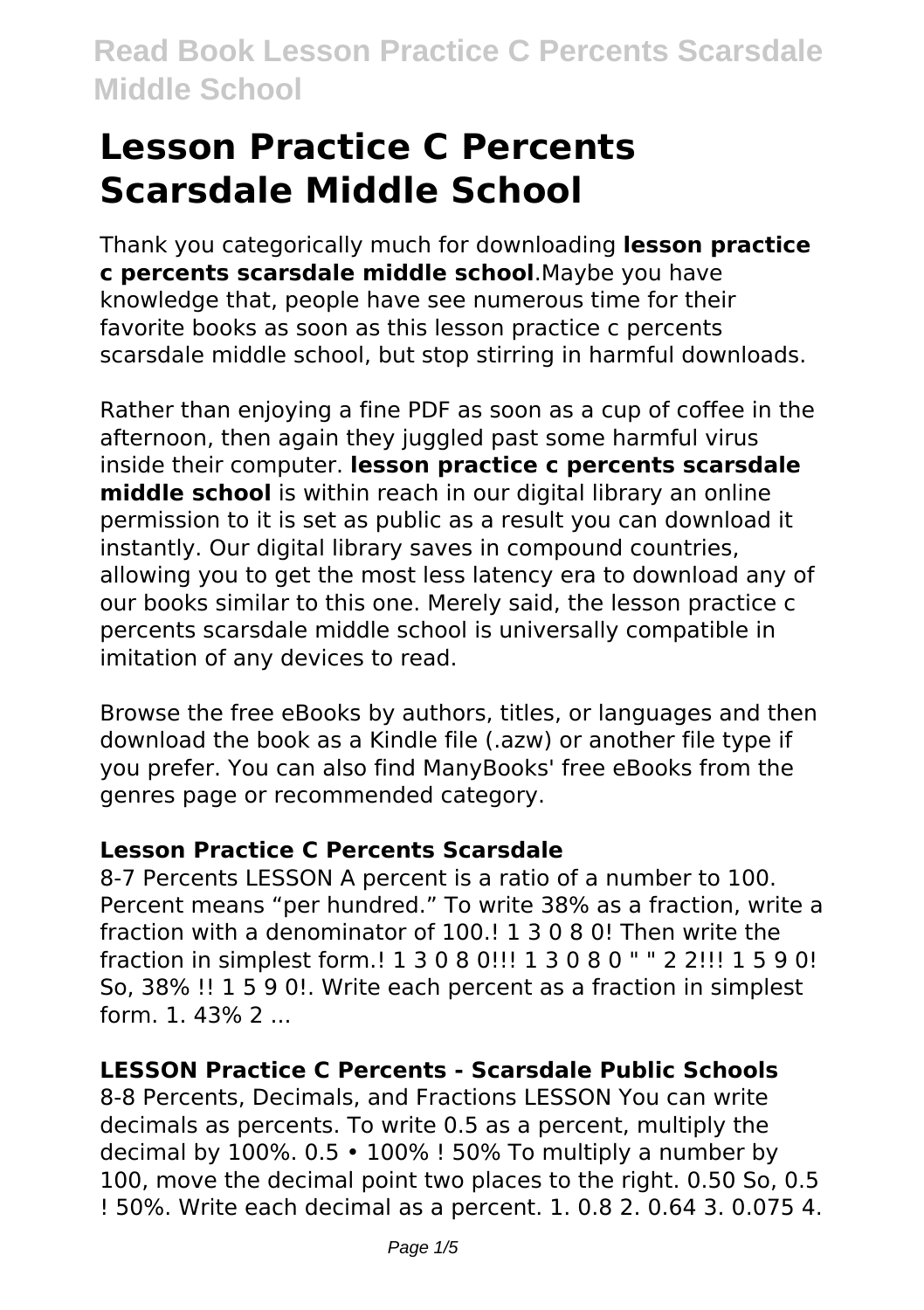## 0.29

## **LESSON Practice C Percents, Decimals, and Fractions**

LESSON Practice C Percents - Scarsdale Public Schools Lesson Practice C Percents Scarsdale 8-7 Percents LESSON A percent is a ratio of a number to 100. Percent means "per hundred." To write 38% as a fraction, write a fraction with a denominator of 100.! 1 3 0 8 0! Then write the fraction in Page 2/11

### **Lesson Practice C Percents Scarsdale Middle School**

Practice C 8-1 Relating Decimals, Fractions, and Percents LESSON Write the labels from each circle graph as percents. 1. 0.6 % 2.60 1 6 % 0.1 % 1 4 25 % 0.3 % 1 7 2 % 3. 0.06 % 4. 2 1 0 % 0.18 0.18% 1 4 % 0.41 % 1 5 1 0 % 2 7 0 48% 0.41 1 2 2 5 5% 5. Sara correctly answered 48 out of 50 questions on her last math test.What percent is this? 6.

#### **LESSON Practice C Relating Decimals, Fractions, and Percents**

Practice A 7-8 Percents, Decimals, and Fractions LESSON Write each decimal as a percent. 1. 0.1 2. 0.6 3. 0.02 4. 0.14 5. 0.22 6. 0.03 7. 0.25 8. 0.17 9. 0.39 10. 0.8 11. 0.04 12. 0.99 Write each fraction as a percent. 13. 2 14. 4 15. 3 4 16. 1 7 0 17. 1 9 0 7 0 18. 1 3 0 3 0 19. Brett scored 1 4 of all the baskets he shot during the basketball ...

#### **LESSON Practice C 7-8 Percents, Decimals, and Fractions**

Practice C 6-4 Percent of a Number LESSON. Created Date: 3/2/2006 10:53:19 AM ...

### **LESSON Practice A 6-4 Percent of a Number**

Percents Practice C: Percent of Change Find each percent of change or amount of change. Round answers to the nearest tenth, if necessary. 1. 50 is decreased to 19 \_\_\_\_\_ 2. 25 is increased by 80%  $\qquad$  3. 40 is decreased to  $\ldots$  LESSON 4. Title: Untitled Author: Manobianco, Vincent A

### **LESSON Percents 4 Practice C: Percent of Change**

oduce for c lassr oom use. Lesson 6 Problem-Solving Practice Estimate with Percents 1. SCHOOL The table shows how the 215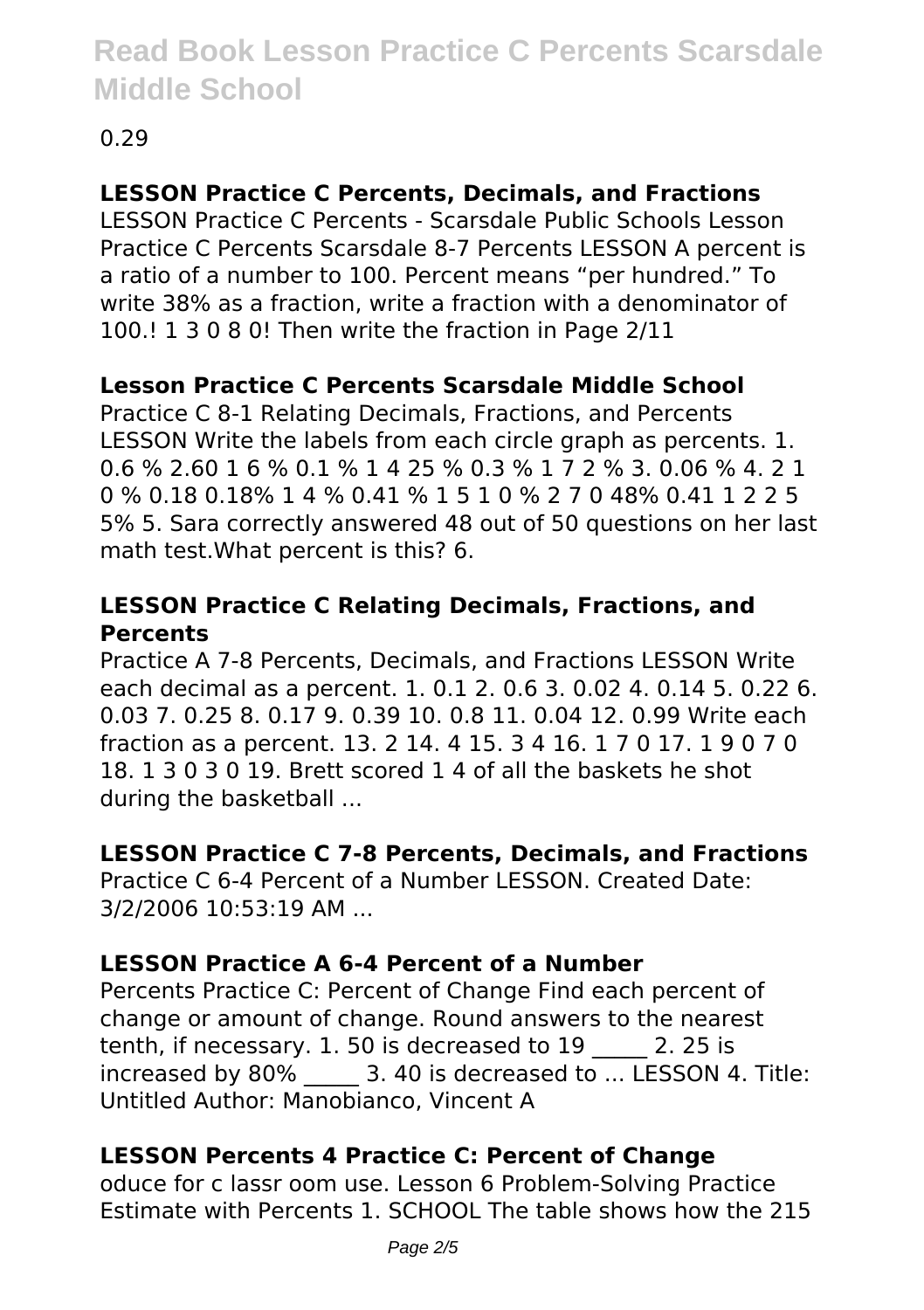sixth-grade students at Westside School get to school. About how many of the sixth-grade students walk to school? Way to School Percent of Students Bus 56% Car 20% Walk 24% 2. BASKETBALL In a recent regular season,

#### **NAME DATE PERIOD Lesson 1 Problem-Solving Practice**

Learn the basics of the concept of percent in this easy lesson! Percent (or per cent) means one hundredth. Therefore, 1% means 1/100 or one hundredth, and 7% means 7/100 or seven hundredths. Since percentages are just hundredth parts (which means they are FRACTIONS), we can very easily write them as fractions and as decimals.

#### **Basics of percent - a free lesson**

How many more laps does she still need to swim? 40 more laps LESSON Practice C 8-7 Percents Write each percent as a fraction or mixed number in simplest form. 1. 68% 1275 2. 98% 4590 4. 84% 2215 5. 16% 245 7. 125% 114 8. 150% 112 3. 55% 1210 6. 60% 35 9. 140% 125 Write each percent as a decimal. 10.

#### **lesson practice b percents scarsdale middle school ...**

6-3 Finding Percents LESSON Since a percent is a ratio, problems involving percent can be solved by using a proportion. There are different possibilities for an unknown quantity in this proportion. Possibility 1: Find the symbol number. What percent of 80 is 16? symbo  $110n0$  umber o is f n n u u m m b b e e r r  $10 \times 0181$ 8 6 0 80 x 16 100 ...

#### **LESSON Practice B Finding Percents**

Replace the percent sign with a denominator of 100 and reduce if possible. Example:  $40\% = 40\,100 = 25 \cdot$  To solve a percent problem we can change the percent to a fraction. Example: What is 25% of \$36? We fi nd 1\_\_ 4 of \$36 is \$9. Practice: Write each fraction as a percent. 1.  $2 5 = 2.7$   $8 =$ Write each percent as a reduced ...

#### **Math Course 3, Lesson 11 • Percents**

Practice C 6-2 Estimating with Percents LESSON Estimate each number of percent. 1. 74% of 59 is about what number? 2. 32% of 449 is about what number? 3. 19% of 60 is about what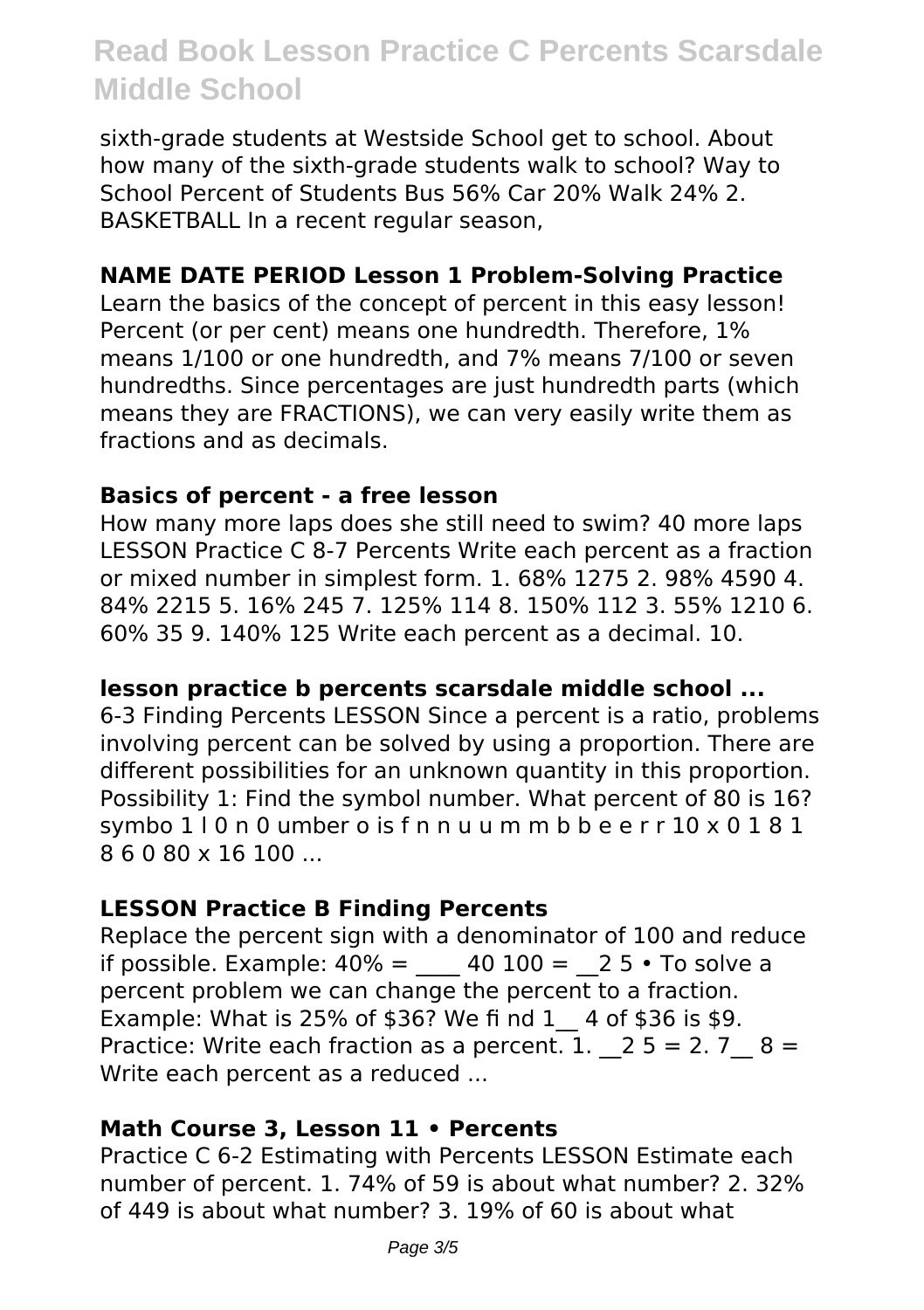number? 4. 31% of 67 is about what number? 5. 9.8% of 710 is about what number? 6. 103% of 42 is about what number? 7. 39% of 78 is about what number? 8. 90% of 388 is ...

#### **LESSON Practice B Estimating with Percents**

They also defined percent as a rate per 100 and solved percent problems to find the whole, part, or percent. These standards are foundational to this seventh-grade unit, and the first four lessons in this unit incorporate these concepts and skills.

#### **7th Grade Math - Unit 5: Percent and Scaling | Common Core ...**

Lesson 6 Percents, Decimals and Fractions (Update your Table of Contents.) Goal (Start the left-side of your lesson page. Title the lesson and write down the goal.) Know how to write decimals and fractions as percents. Essential Question(s) (This is the question you should keep in mind while exploring today's material.)

#### **Lesson 6: Percents, Decimals, and Fractions - 6th Grade ...**

Lesson 16 Practice Problems. A sign in front of a roller coaster says "You must be 40 inches tall to ride." What percentage of this height is: 34 inches? 54 inches? At a hardware store, a tool set normally costs \$80. During a sale this week, the tool set costs \$ 12 less than usual. What percentage of the usual price is the savings?

#### **Grade 6 Mathematics, Unit 3.16 - Open Up Resources**

Practice 2-9 Percents Find each percent. I. What percent of 42 is 28 Find each part. 3. What is 2.75% of20? What percent of 48 is 18? 100 What is of 720? 5. A set of golf clubs that costs \$60 are on sale for 40% of the regular price. What is the sale price of the clubs? /0 e merchandise it sells by 55%. If the wholesale 6. A discount store arks u

#### **Key Percent Practice 2-9 - 10-18-12**

Write each percent as a decimal. 10. 0.5% 11. 0.25% 12. 127% 13. 205% 14. 1165% 15. 0.08% Order from least to greatest. 16. 92%, 0.86, 47%, and 14 25 17.